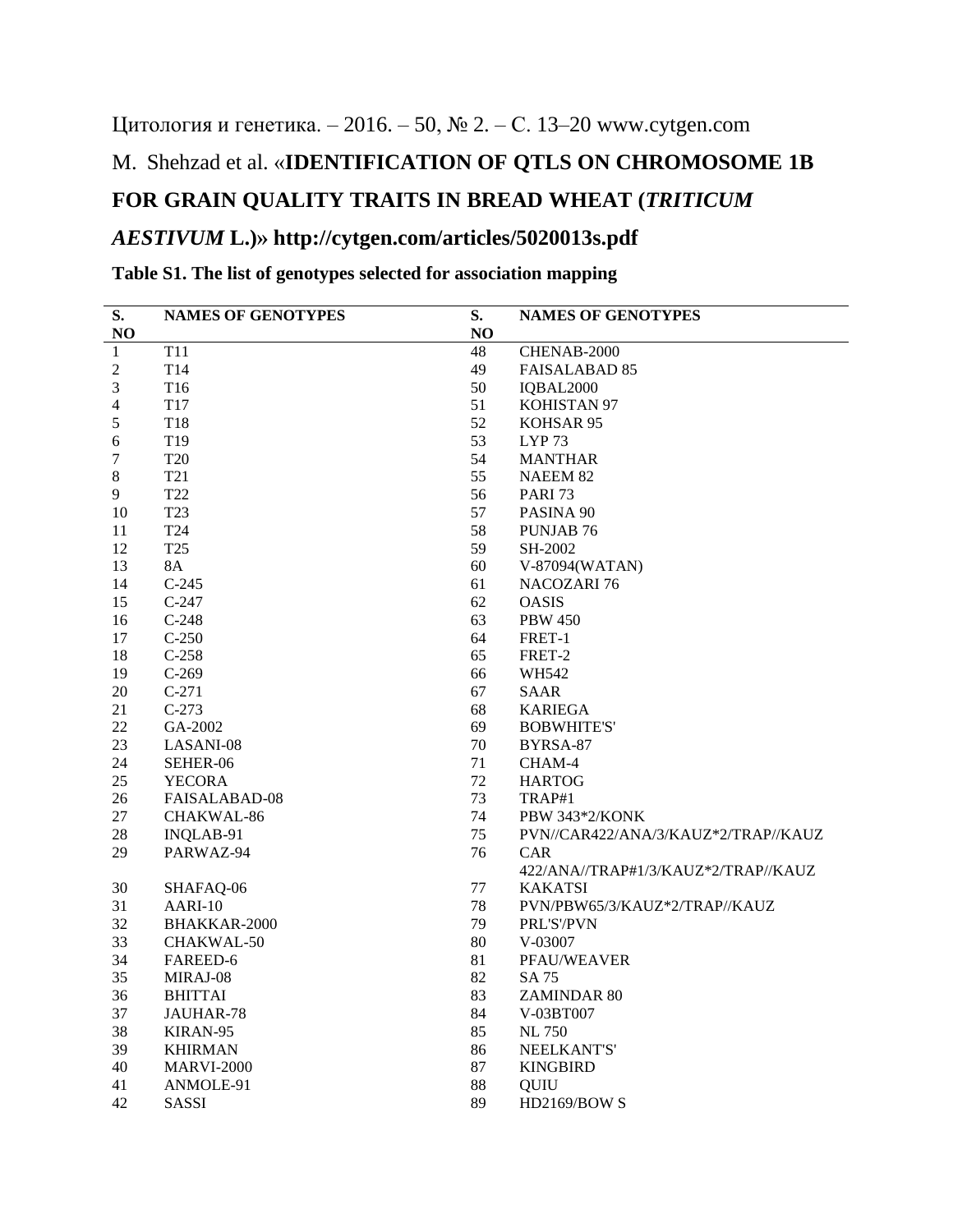| 43  | SIND-81    | 90  | V-04179 PB96/V87094//MH97 PBP28624-31A- |
|-----|------------|-----|-----------------------------------------|
|     |            |     | $19K-6A-5A-4A-7A-0A$                    |
| -44 | $AARI-10$  | 91  | V-05066 AMSEL/ATTILA//INO.91/PEW'S'     |
| 45  | ZARGOON 79 | 92. | V-07102 LUAN/KOH-97//PAK-81             |
| 46  | ZARDANA 89 | 93  | V-8210 KRITATI/2*WBLLI CGSS02B00131T-   |
|     |            |     | 099B-099Y-099M-099Y-099M-19WGY-0B       |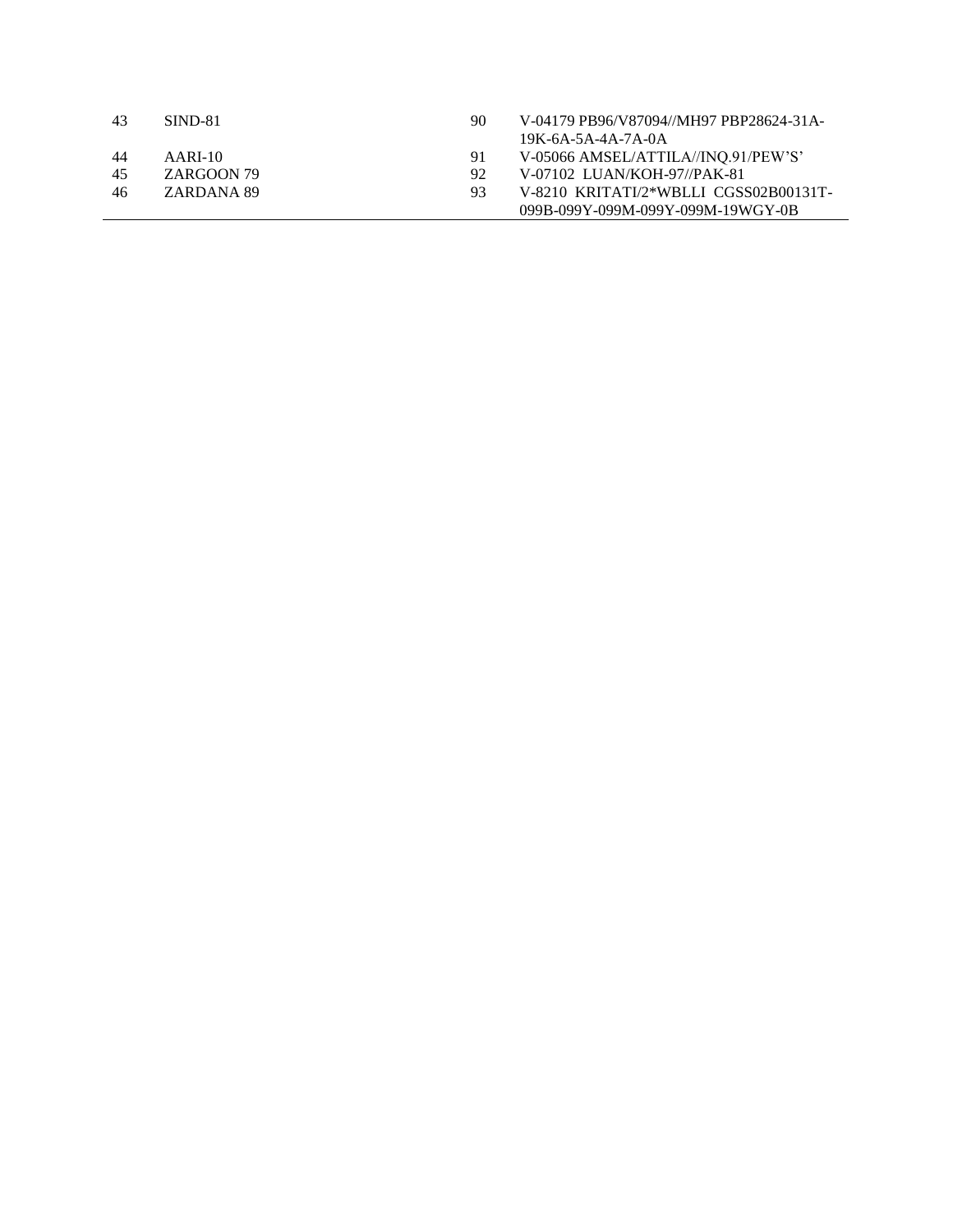| <b>SN</b>      | <b>Marker</b> | <b>Nucleotide Sequence</b>   | <b>Chromosomal</b> | <b>PCR Profile</b>                      | <b>References</b>             |
|----------------|---------------|------------------------------|--------------------|-----------------------------------------|-------------------------------|
| $\bf{0}$       | <b>Name</b>   |                              | location (cM)      |                                         |                               |
| $\mathbf{1}$   | GWM99         | 5'AAGATGGACGTATGCATCACA      | 1A                 | 94C/5min;35(94C/30s; 60C/30; 72C/45s);  | Roder MS et al. (1998)        |
|                |               |                              |                    | 72C /10min                              |                               |
|                |               | 5' GCCATATTTGATGACGCATA 3'   |                    |                                         |                               |
| $\overline{2}$ | <b>GWM135</b> | 5'TGTCAACATCGTTTTGAAAAGG     | 1A                 | 94C/5min;35(94C/30s; 60C/30; 72C/45s);  | Korzun V et al. (1997); Roder |
|                |               | 3'                           |                    | 72C /10min                              | MS et al. (1998)              |
|                |               | 5' ACACTGTCAACCTGGCAATG 3'   |                    |                                         |                               |
| 3              | <b>GWM136</b> | 5'GACAGCACCTTGCCCTTTG 3'     | 1A                 | 94C/5min;35(94C/30s; 60C/30; 72C/45s);  | Roder MS et al. (1998)        |
|                |               | 5'CATCGGCAACATGCTCATC 3      |                    | 72C /10min                              |                               |
| $\overline{4}$ | <b>GWM164</b> | 5'ACATTTCTCCCCCATCGTC 3'     | 1A                 | 94C/5min;35(94C/30s; 60C/30; 72C/45s);  | Korzun V et al. (1997); Roder |
|                |               | 5'TTGTAAACAAATCGCATGCG 3'    |                    | 72C /10min                              | MS et al. (1998)              |
| 5              | <b>GWM124</b> | 5'GCCATGGCTATCACCCAG3'       | 1B                 | 94C/5min;35(94C/30s; 60C/30; 72C/45s);  | Roder MS et al. (1998)        |
|                |               | 5'ACTGTTCGGTGCAATTTGAG3'     |                    | 72C /10min                              |                               |
| 6              | <b>GWM140</b> | 5'ATGGAGATATTTGGCCTACAAC     | 1B                 | 94C/5min;35(94C/30s; 60C/30; 72C/45s);  | Roder MS et al. (1998)        |
|                |               | 3'                           |                    | 72C /10min                              |                               |
|                |               | 5' CTTGACTTCAAGGCGTGACA 3'   |                    |                                         |                               |
| 7              | <b>GWM153</b> | 5'GATCTCGTCACCCGGAATTC 3'    | 1B                 | 94C/5min;35(94C/30s; 60C/30; 72C/45s);  | Roder MS et al. (1998)        |
|                |               |                              |                    | 72C /10min                              |                               |
|                |               | 5'TGGTAGAGAAGGACGGAGAG3      |                    |                                         |                               |
|                |               |                              |                    |                                         |                               |
| 8              | <b>GWM106</b> | 5' CTGTTCTTGCGTGGCATTAA3'    | 1A/1B/1D           | 94C/5min;35(94C/30s; 60C/30; 72C/45s);  | Korzun V et al. (1997); Roder |
|                |               | 5'                           |                    | 72C /10min                              | MS et al. (1998)              |
|                |               | AATAAGGACACAATTGGGATGG       |                    |                                         |                               |
|                |               | 3'                           |                    |                                         |                               |
| 9              | GWM47.2       | 5' TTGCTACCATGCATGACCAT 3'   | 2A                 | 94C/5min;35(94C/30s; 60C/30; 72C/45s);  | Roder MS et al. (1998)        |
|                |               |                              |                    | 72C /10min                              |                               |
|                |               | 5' TTCACCTCGATTGAGGTCCT 3'   |                    |                                         |                               |
| 10             | GWM55         | 5'                           | 2B                 | 94C/5min; 35(94C/30s; 60C/30; 72C/45s); | Roder MS et al. (1998)        |
|                |               | GCATCTGGTACACTAGCTGCC3'      |                    | 72C /10min                              |                               |
|                |               | 5' TCATGGATGCATCACATCCT3'    |                    |                                         |                               |
| 11             | <b>GWM102</b> | 5'TCTCCCATCCAACGCCTC 3'      | 2D                 | 94C/5min;35(94C/30s; 60C/30; 72C/45s);  | Roder MS et al. (1998)        |
|                |               | 5'TGT TGG TGG CTT GAC TAT TG |                    | 72C /10min                              |                               |
|                |               | 3'                           |                    |                                         |                               |
| 12             | GWM55.2       | 5' GGTTGCAGTTTCCACCTTGT 3'   | 2B/2D              | 94C/5min;35(94C/30s; 60C/30; 72C/45s);  | Roder MS et al. (1998)        |
|                |               | 5' CATCTATTGCCAAAATCGCA 3'   |                    | 72C /10min                              |                               |

## **Table S2. The SSR markers used to detect population structure**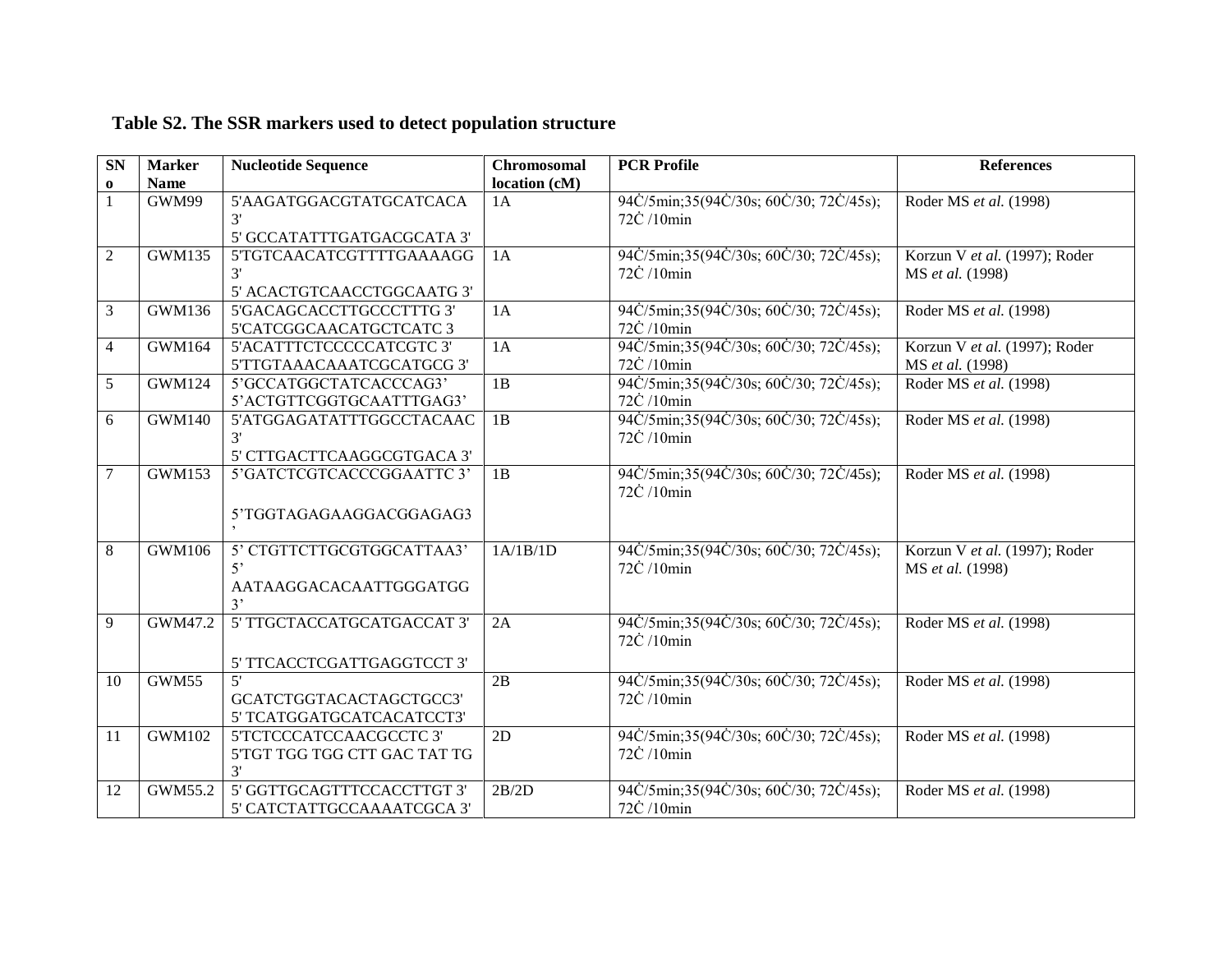| $\overline{13}$ | GWM67         | 5' ACCACACAAACAAGGTAAGCG                             | 3A/5B           | 94C/5min;35(94C/30s; 60C/30; 72C/45s);               | Roder MS et al. (1998); Somers et       |
|-----------------|---------------|------------------------------------------------------|-----------------|------------------------------------------------------|-----------------------------------------|
|                 |               |                                                      |                 | 72C /10min                                           | al. (2004)                              |
|                 |               | 5' CAACCCTCTTAATTTTGTTGGG                            |                 |                                                      |                                         |
|                 |               | 3'                                                   |                 |                                                      |                                         |
| 14              | GWM133        | 5'ATCTAAACAAGACGGCGGTG'                              | 3A              | 94C/5min;35(94C/30s; 60C/30; 72C/45s);               | Roder MS et al. (1998)                  |
|                 |               | 5'ATCTGTGACAACCGGTGAGA3'                             |                 | 72C /10min                                           |                                         |
|                 |               |                                                      |                 |                                                      |                                         |
| 15              | GWM77         | 5' ACAAAGGTAAGCAGCACCTG                              | $\overline{3B}$ | 94C/5min;35(94C/30s; 60C/30; 72C/45s);               | Roder MS et al. (1998)                  |
|                 |               | 3'                                                   |                 | 72C /10min                                           |                                         |
|                 |               | 5' ACCCTCTTGCCCGTGTTG 3'                             |                 |                                                      |                                         |
| 16              | <b>GWM107</b> | 5'ATTAATACCTGAGGGAGGTGC                              | 3B/4B/6B        | 94C/5min;35(94C/30s; 60C/30; 72C/45s);               | Roder MS et al. (1998)                  |
|                 |               | 3'                                                   |                 | $72\dot{C}$ /10 $\text{min}$                         |                                         |
|                 |               |                                                      |                 |                                                      |                                         |
|                 | <b>GWM156</b> | 5'GGTCTCAGGAGCAAGAACAC3'<br>5'CCAACCGTGCTATTAGTCATTC | 3B/5A           |                                                      |                                         |
| 17              |               | 3'                                                   |                 | 94C/5min;35(94C/30s; 60C/30; 72C/45s);<br>72C /10min | Roder MS et al. (1998)                  |
|                 |               | CAATGCAGGCCCTCCTAAC 3'                               |                 |                                                      |                                         |
| 18              | <b>GWM161</b> | 5' GATCGAGTGATGGCAGATGG                              | 3D              | 94C/5min;35(94C/30s; 60C/30; 72C/45s);               | Korzun V et al. (1997); Roder           |
|                 |               | 3'                                                   |                 | 72C /10min                                           | MS et al. (1998)                        |
|                 |               | 5' TGTGAATTACTTGGACGTGG 3'                           |                 |                                                      |                                         |
| 19              | <b>GWM162</b> | 5'AGTGGATCGACAAGGCTCTG 3'                            | 3A/4A           | 94C/5min;35(94C/30s; 60C/30; 72C/45s);               | Roder MS et al. (1998)                  |
|                 |               | 5'AGAAGAAGCAAAGCCTTCCC 3'                            |                 | 72C /10min                                           |                                         |
| 20              | GWM44         | 5' GTTGAGCTTTTCAGTTCGGC 3'                           | 4A/7D-78        | 94C/5min;35(94C/30s; 60C/30; 72C/45s);               | Roder MS et al. (1998)                  |
|                 |               |                                                      |                 | 72C /10min                                           |                                         |
|                 |               | 5' ACTGGCATCCACTGAGCTG 3'                            |                 |                                                      |                                         |
| 21              | <b>GWM149</b> | 5'CATTGTTTTCTGCCTCTAGCC3'                            | 4B/4D           | 94C/5min;35(94C/30s; 60C/30; 72C/45s);               | Korzun V et al. (1997); Roder MS et al. |
|                 |               |                                                      |                 | 72C /10min                                           | (1998)                                  |
|                 |               | 5'CTAGCATCGAACCTGAACAAG                              |                 |                                                      |                                         |
|                 |               | 3'                                                   |                 |                                                      |                                         |
| 22              | <b>GWM165</b> | 5'TGCAGTGGTCAGATGTTTCC 3'                            | 4A/4B/4D        | 94C/5min;35(94C/30s; 60C/30; 72C/45s);               | Korzun V et al. (1997); Roder MS et al. |
|                 |               | 5'CTTTTCTTTCAGATTGCGCC 3'                            |                 | 72C /10min                                           | (1998); Somers DJ et al. (2004)         |
| 23              | GWM68         | 5' AGGCCAGAATCTGGGAATG 3'                            | 5B/7B           | 94C/5min;35(94C/30s; 60C/30; 72C/45s);               | Korzun V et al. (1997); Roder MS et al. |
|                 |               | 5' CTCCCTAGATGGGAGAAGGG                              |                 | 72C /10min                                           | (1998); Somers DJ et al. (2004)         |
|                 |               | 3'                                                   |                 |                                                      |                                         |
| 24              | GWM70         | 5' AGTGGCTGGGAGAGTGTCAT 3'                           | 6B              | 94C/5min;35(94C/30s; 60C/30; 72C/45s);               | Roder MS et al. (1998)                  |
|                 |               | 5' GCCCATTACCGAGGACAC 3'                             |                 | 72C /10min                                           |                                         |
| 25              | <b>GWM121</b> | 5'CGAAGGATTTGTGATGTGAGT                              | 5D/7D           | 94C/5min;35(94C/30s; 60C/30; 72C/45s);               | Roder MS et al. (1998)                  |
|                 |               | A3'                                                  |                 | 72C /10min                                           |                                         |
|                 |               | 5'GGACAACATCATAGAGAAGGA                              |                 |                                                      |                                         |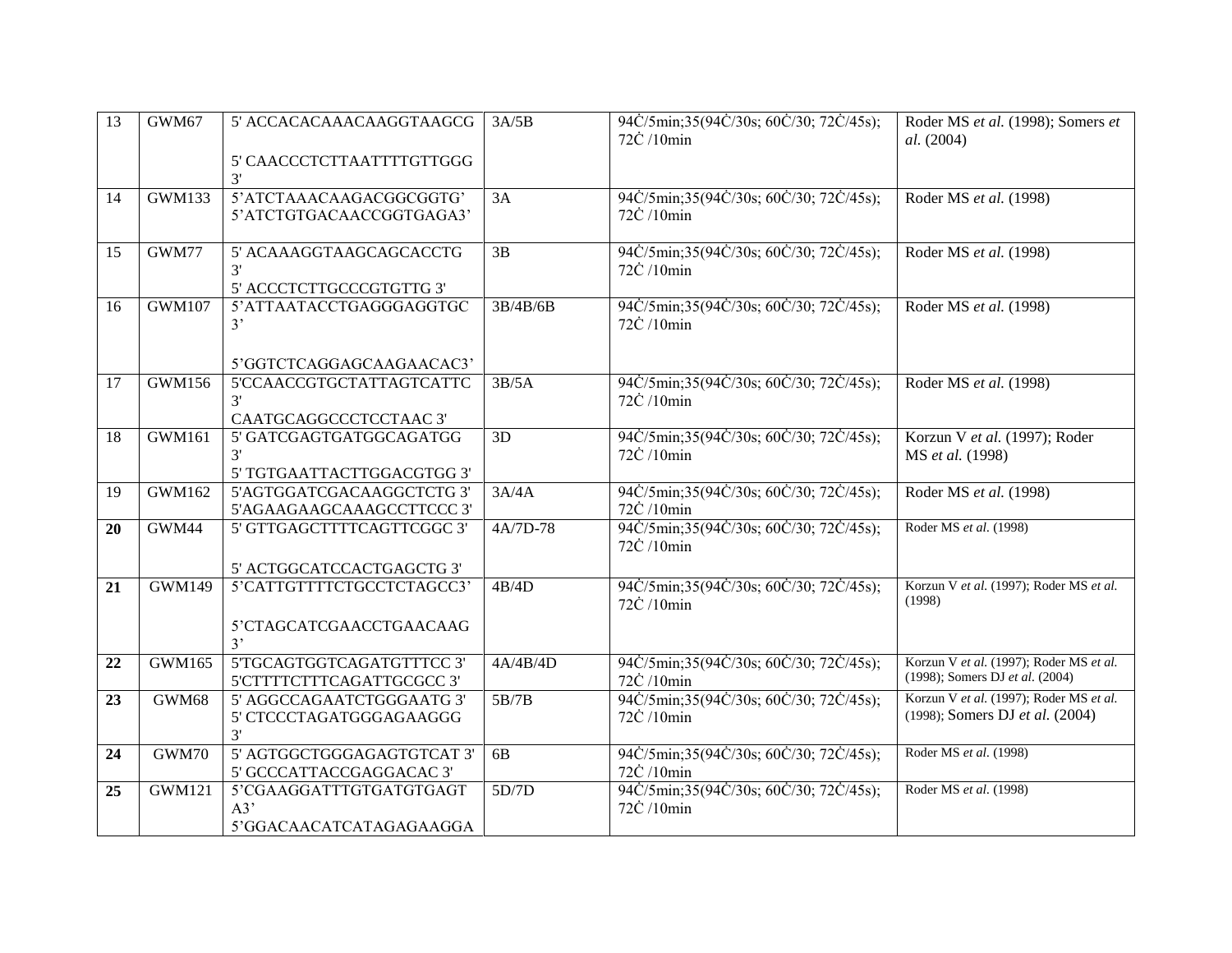|    |               | A3'                        |          |                                        |                                         |
|----|---------------|----------------------------|----------|----------------------------------------|-----------------------------------------|
| 26 | GWM130        | 5'AGCTCTGCTTCACGAGGAAG3'   | 2B/7A/7B | 94C/5min;35(94C/30s; 60C/30; 72C/45s); | Korzun V et al. (1997); Roder MS et al. |
|    |               | 5'CTCCTCTTTATATCGCGTCCC3'  |          | $72\text{C}/10\text{min}$              | (1998)                                  |
| 27 |               | 5' TCAACGGAACAGATGAGCG 3'  | 6A       | 94C/5min;35(94C/30s; 60C/30; 72C/45s); | Korzun V et al. (1997)                  |
|    |               | 5' GACCTGATGAGAGCAAGCAC    |          | 72C /10min                             |                                         |
|    | GWM200        |                            |          |                                        |                                         |
| 28 |               | 5' CGACCCGGTTCACTTCAG 3'   | 5A       | 94C/5min;35(94C/30s; 60C/30; 72C/45s); | Roder MS et al. (1998)                  |
|    | GWM205        | 5' AGTCGCCGTTGTATAGTGCC 3' |          | $72\text{C}/10\text{min}$              |                                         |
| 29 |               | 5'TGGCATTTTTCTAGCACCAATA   | 7A       | 94C/5min;35(94C/30s; 52C/30; 72C/45s); | Somers et al. (2004)                    |
|    |               | CAT 3'                     |          | $72\dot{C}/10$ min                     |                                         |
|    |               | 5'GCGAACTGGACCAGCCTTCTAT   |          |                                        |                                         |
|    | BARC174       | CTGTTC 3'                  |          |                                        |                                         |
| 30 |               | 5'GGGTACAGGAGGATCTGACAG    | 6D       | 94C/5min;35(94C/30s; 60C/30; 72C/45s); | Somers et al. (2004)                    |
|    |               | G3'                        |          | 72C /10min                             |                                         |
|    | <b>WMC749</b> | 5'TCTCGTCTCCGTCTAGGTTCG3'  |          |                                        |                                         |

### **Table S3. The SSR markers on 1B used for LD and Marker trait associations**

| S.N                     | <b>Marker</b> | <b>Nucleotide Sequence</b>                                                | <b>Chromosomal</b> | <b>PCR Profile</b>                                                  | <b>References</b>                                     |
|-------------------------|---------------|---------------------------------------------------------------------------|--------------------|---------------------------------------------------------------------|-------------------------------------------------------|
| $\mathbf 0$             | <b>Name</b>   |                                                                           | location (cM)      |                                                                     |                                                       |
| $\mathbf{1}$            | Xpsp3000      | 5'GCAGACCTGTGTCATTGGT<br>C <sub>3</sub><br>5'GATATAGTGGCAGCAGGAT<br>ACG3' | $\theta$           | 94C/3min;35(94C/30s; 55C/30; 72C/45s);<br>$72\text{C}/10\text{min}$ | Bryan GJ et al. (1997); Stephenson P et al.<br>(1998) |
| $\overline{2}$          | GWM608        | 5'ACATTGTGTGTGCGGCC3'<br>5' GATCCCTCTCCGCTAGAAG<br>$C3$ <sup>-</sup>      | 12                 | 94C/5min;35(94C/30s; 60C/30; 72C/45s);<br>$72\text{C}/10\text{min}$ | Roder MS et al. (1998)                                |
| $\overline{3}$          | <b>GWM550</b> | 5'CCACAAGAACCTTTGAAGA<br>3'<br>5'CATTGTGTGTGCAAGGCAC                      | 14                 | 94C/5min;35(94C/30s; 60C/30; 72C/45s);<br>$72\text{C}/10\text{min}$ | Roder MS et al. (1998)                                |
| $\overline{\mathbf{4}}$ | <b>WMC818</b> | 5' TGAAGGGTGCGTGTGGTC 3'<br><b>GCGTCGATTTTAATTTGATGA</b><br>TGG 3'        | 17                 | 94C/5min;35(94C/40s; 61C/40; 72C/1min);<br>72C /10min               | Somers <i>et al.</i> $(2004)$                         |
| $\overline{5}$          | GWM374.       | 5'ATAGTGTGTTGCATGCTGTG                                                    | 18                 | 94C/5min;35(94C/30s; 60C/30; 72C/45s);                              | Roder MS et al. (1998)                                |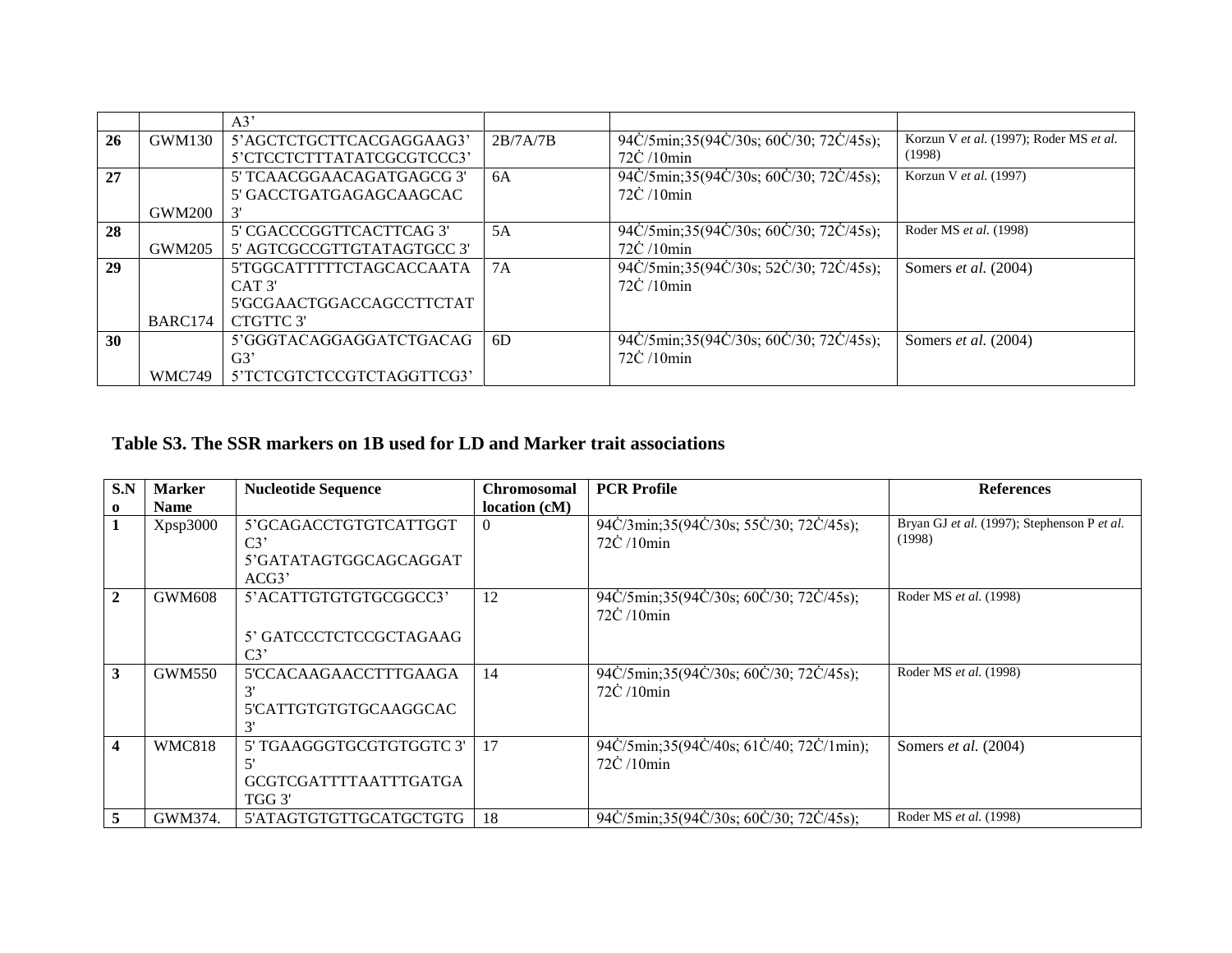|                  | $\mathbf{1}$      | TG <sub>3</sub>                                                                                    |                 | 72C /10min                                            |                        |
|------------------|-------------------|----------------------------------------------------------------------------------------------------|-----------------|-------------------------------------------------------|------------------------|
|                  |                   | 5'TCTAATTAGCGTTGGCTGCC                                                                             |                 |                                                       |                        |
|                  |                   | 3'                                                                                                 |                 |                                                       |                        |
| 6                | <b>WMC798</b>     | 5'GTGTGGTAGTGTAGCTGCC<br>AAAAG3'<br><b>GTTAGCATGGCACATAGAAG</b><br>CAG <sub>3</sub>                | $\overline{19}$ | 94C/5min;35(94C/40s; 61C/40; 72C/1min);<br>72C /10min | Somers et al. $(2004)$ |
| 7                | WMC51             | 5'TTATCTTGGTGTCTCATGTC<br>AG3'<br>5'TCGCAAGATCATCAGAACA<br>GTA 3'                                  | 20              | 94C/5min;35(94C/40s; 61C/40; 72C/1min);<br>72C /10min | Somers et al. (2004)   |
| 8                | <b>WMC619</b>     | 5TTCCCTTTCCCCTCTTTCCG<br>3'<br>5TACAATCGCCACGAGCACC<br>T 3'                                        | 21              | 94C/5min;35(94C/40s; 61C/40; 72C/1min);<br>72C /10min | Somers et al. (2004)   |
| $\boldsymbol{9}$ | BARC60            | 5'<br>CATGCTCACAAAACCCACAA<br>GACT 3'<br>5'<br><b>CTCGAAAGGCGGCACCACTA</b><br>3'                   | $\overline{23}$ | 95C/3min;35(94C/40s; 55C/40; 72C/1min);<br>72C /10min | Somers et al. (2004)   |
| 10               | <b>WMC406</b>     | $\overline{5}$<br>TATGAGGGTCGGATCAATAC<br>$AA$ 3'<br>5'<br>CGAGTTTACTGCAAACAAAT<br>GG <sub>3</sub> | 24              | 94C/5min;35(94C/40s; 61C/40; 72C/1min);<br>72C /10min | Somers et al. (2004)   |
| 11               | BARC <sub>8</sub> | 5'GCGGGAATCATGCATAGGA<br>AAACAGAA3'<br>5'GCGGGGGCGAAACATACAC<br>ATAAAAACA 3'                       | $\overline{25}$ | 95C/3min;35(94C/40s; 55C/40; 72C/1min);<br>72C /10min | Somers et al. (2004)   |
| 12               | <b>GWM413</b>     | 5'<br>TGCTTGTCTAGATTGCTTGGG<br>3'<br>5' GATCGTCTCGTCCTTGGCA<br>3'                                  | $\overline{26}$ | 94C/5min;35(94C/30s; 60C/30; 72C/45s);<br>72C /10min  | Roder MS et al. (1998) |
| 13               | GDM36             | 5'ATGCAAAGGAATGGATTCA<br>A3'<br>5'CAAATCCGCATCCAGAAAA<br>T3'                                       | 27              | 94C/5min;35(94C/30s; 60C/30; 72C/45s);<br>72C /10min  | Somers et al. (2004)   |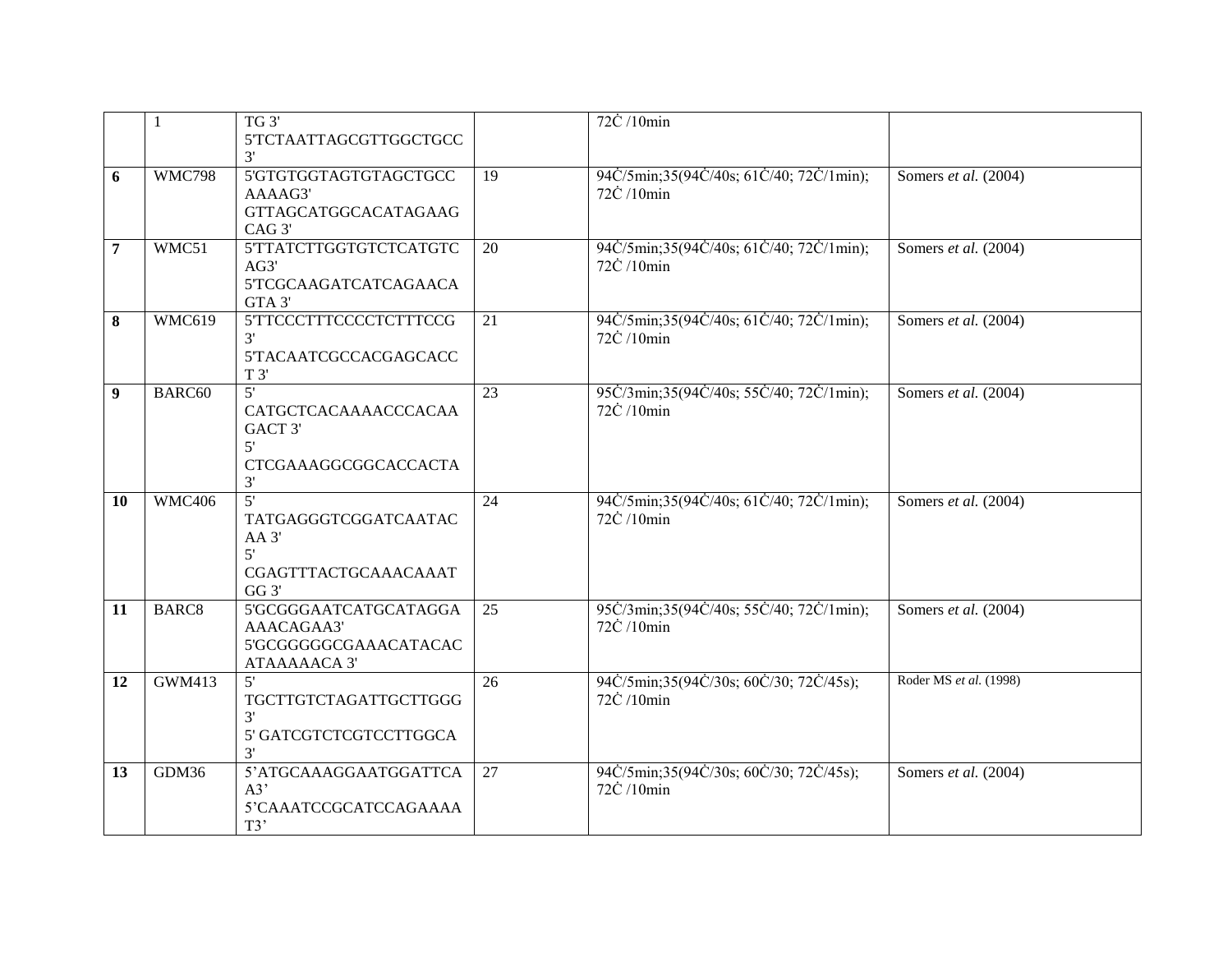| $\overline{14}$ | GWM33          | 5'                           | 28              | 94C/5min;35(94C/30s; 60C/30; 72C/45s);   | Roder et al. (1998); Somers et al.        |
|-----------------|----------------|------------------------------|-----------------|------------------------------------------|-------------------------------------------|
|                 |                | GGAGTCACACTTGTTTGTGCA        |                 | 72C /10min                               | (2004)                                    |
|                 |                | 3'                           |                 |                                          |                                           |
|                 |                | 5'CACTGCACACCTAACTACCT       |                 |                                          |                                           |
|                 |                | GC 3'                        |                 |                                          |                                           |
| 15              | <b>WMC128</b>  | 5'CGGACAGCTACTGCTCTCCT       | 30              | 94C/5min;35(94C/40s; 61C/40; 72C/1min);  | Somers et al. (2004)                      |
|                 |                | TA <sub>3</sub>              |                 | 72C /10min                               |                                           |
|                 |                | 5'CTGTTGCTTGCTCTGCACCC       |                 |                                          |                                           |
|                 |                | TT <sub>3</sub>              |                 |                                          |                                           |
| 16              | GDM28          | 5'ATCTGACTTCATGGTTTATA       | 30              | 94C/5min; 35(94C/40s; 61C/40; 72C/1min); | Somers et al. (2004)                      |
|                 |                | T3'                          |                 | 72C /10min                               |                                           |
|                 |                | 5'TCAAGAATGAAGACATAGT        |                 |                                          |                                           |
|                 |                | T3'                          |                 |                                          |                                           |
| 17              | <b>GWM 131</b> | 5'AATCCCCACCGATTCTTCTC       | 31              | 94C/5min;35(94C/30s; 60C/30; 72C/45s);   | Roder MS et al. (1998); Paillard S et al. |
|                 |                | 3'                           |                 | 72C /10min                               | (2003); Somers et al. (2004)              |
|                 |                |                              |                 |                                          |                                           |
|                 |                | 5'AGTTCGTGGGTCTCTGATG        |                 |                                          |                                           |
|                 |                | G3'                          |                 |                                          |                                           |
| 18              | WMC419         | 5'                           | $\overline{32}$ | 94C/5min;35(94C/40s; 61C/40; 72C/1min);  | Somers et al. (2004)                      |
|                 |                | GTTTCGGATAAAACCGGAGT         |                 | 72C /10min                               |                                           |
|                 |                | GC3'3'                       |                 |                                          |                                           |
|                 |                | <b>ACTACTTGTGGGTTATCACCA</b> |                 |                                          |                                           |
|                 |                | GCC3'                        |                 |                                          |                                           |
| 19              | <b>WMC269</b>  | 5'                           | 33              | 94C/5min;35(94C/40s; 61C/40; 72C/1min);  | Somers et al. (2004)                      |
|                 |                | <b>GCACCTTCTAACCTTCCCCAG</b> |                 | 72C /10min                               |                                           |
|                 |                | C3                           |                 |                                          |                                           |
|                 |                |                              |                 |                                          |                                           |
|                 |                | $5^{\circ}$                  |                 |                                          |                                           |
|                 |                | <b>CCCTAATCCAGGACTCCCTCA</b> |                 |                                          |                                           |
|                 |                | G3'                          |                 |                                          |                                           |
| 20              | BARC137        | 5' GGCCCATTTCCCACTTTCCA      | 34              | 95C/3min;35(94C/40s; 55C/40; 72C/1min);  | Somers et al. (2004)                      |
|                 |                | 3'                           |                 | 72C /10min                               |                                           |
|                 |                | 5' CCAGCCCCTCTACACATTTT      |                 |                                          |                                           |
|                 |                | 3'                           |                 |                                          |                                           |
| 21              | <b>WMC626</b>  | 5'AGCCCATAAACATCCAACA        | 35              | 94C/5min;35(94C/40s; 61C/40; 72C/1min);  | Somers et al. (2004)                      |
|                 |                | CGG3'                        |                 | 72C /10min                               |                                           |
|                 |                |                              |                 |                                          |                                           |
|                 |                | $5^{\circ}$                  |                 |                                          |                                           |
|                 |                | AGGTGGGCTTGGTTACGCTCT        |                 |                                          |                                           |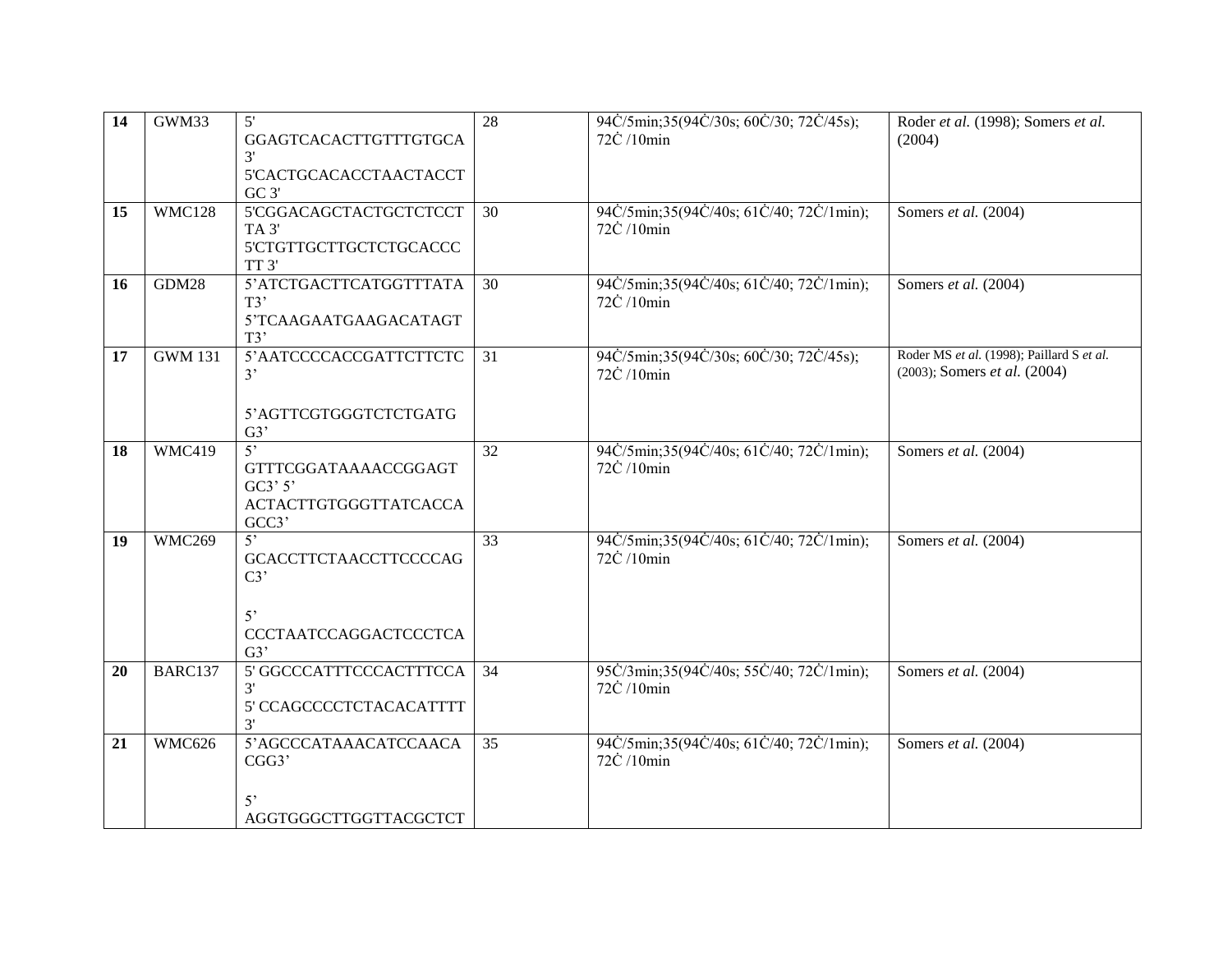|    |                | $\overline{C3'}$                                                                                            |                 |                                                       |                            |
|----|----------------|-------------------------------------------------------------------------------------------------------------|-----------------|-------------------------------------------------------|----------------------------|
| 22 | WMC213         | 5'<br><b>ATTTTCTCAAACACACCCCG</b><br>3'<br>5'<br>TAGCAGATGTTGACAATGGA<br>3'                                 | 36              | 94C/5min;35(94C/30s; 60C/30; 72C/45s);<br>72C /10min  | Somers et al. (2004)       |
| 23 | WMC694         | 5' ATTTGCCCTTGTGAGCCGTT<br>3'<br>5'<br>GACCTGGGTGGGACCCATTA<br>3'                                           | 37              | 94C/5min;35(94C/30s; 60C/30; 72C/45s);<br>72C /10min  | Somers et al. (2004)       |
| 24 | BARC181        | $\overline{5}$<br>CGCTGGAGGGGGTAAGTCAT<br>CAC <sub>3</sub> '<br>5'CGCAAATCAAGAACACGGG<br><b>AGAAAGAA 3'</b> | $\overline{38}$ | 95C/3min;35(94C/40s; 55C/40; 72C/1min);<br>72C /10min | Somers et al. (2004)       |
| 25 | <b>CFA2129</b> | 5'GTTGCACGACCTACAAAGC<br>A3'<br>5'ATCGCTCACTCACTATCGG<br>G3'                                                | 39              | 94C/5min;35(94C/30s; 60C/30; 72C/45s);<br>72C /10min  | Sourdille P et al. (2001)  |
| 26 | CFD48          | 5'ATGGTTGATGGTGGGTGTT<br>T3'<br>5'ATGTATCGATGAAGGGCCA<br>$A$ 3'                                             | 40              | 94C/5min;35(94C/30s; 60C/30; 72C/45s);<br>72C /10min  | Guyomarc'h H et al. (2002) |
| 27 | <b>GDM101</b>  | 5'<br><b>GTCTCCATGACAAGGAGGGA</b><br>3'<br>5'<br>TGAAACCTCAAAGGGAAAGA<br>3'                                 | $\overline{42}$ | 94C/5min;35(94C/30s; 60C/30; 72C/45s);<br>72C /10min  | Somers et al. (2004)       |
| 28 | <b>WMC416</b>  | 5'AGCCCTTTCTACCGTGTTTC<br>TT3'<br>5'TATGGTCGATGGACTGTCC<br>CTA3'                                            | 44              | 94C/5min;35(94C/40s; 61C/40; 72C/1min);<br>72C /10min | Somers et al. (2004)       |
| 29 | WMC134         | 5'CCAAGCTGTCTGACTGCCA                                                                                       | 47              | 94C/5min;35(94C/40s; 61C/40; 72C/1min);               | Somers et al. (2004)       |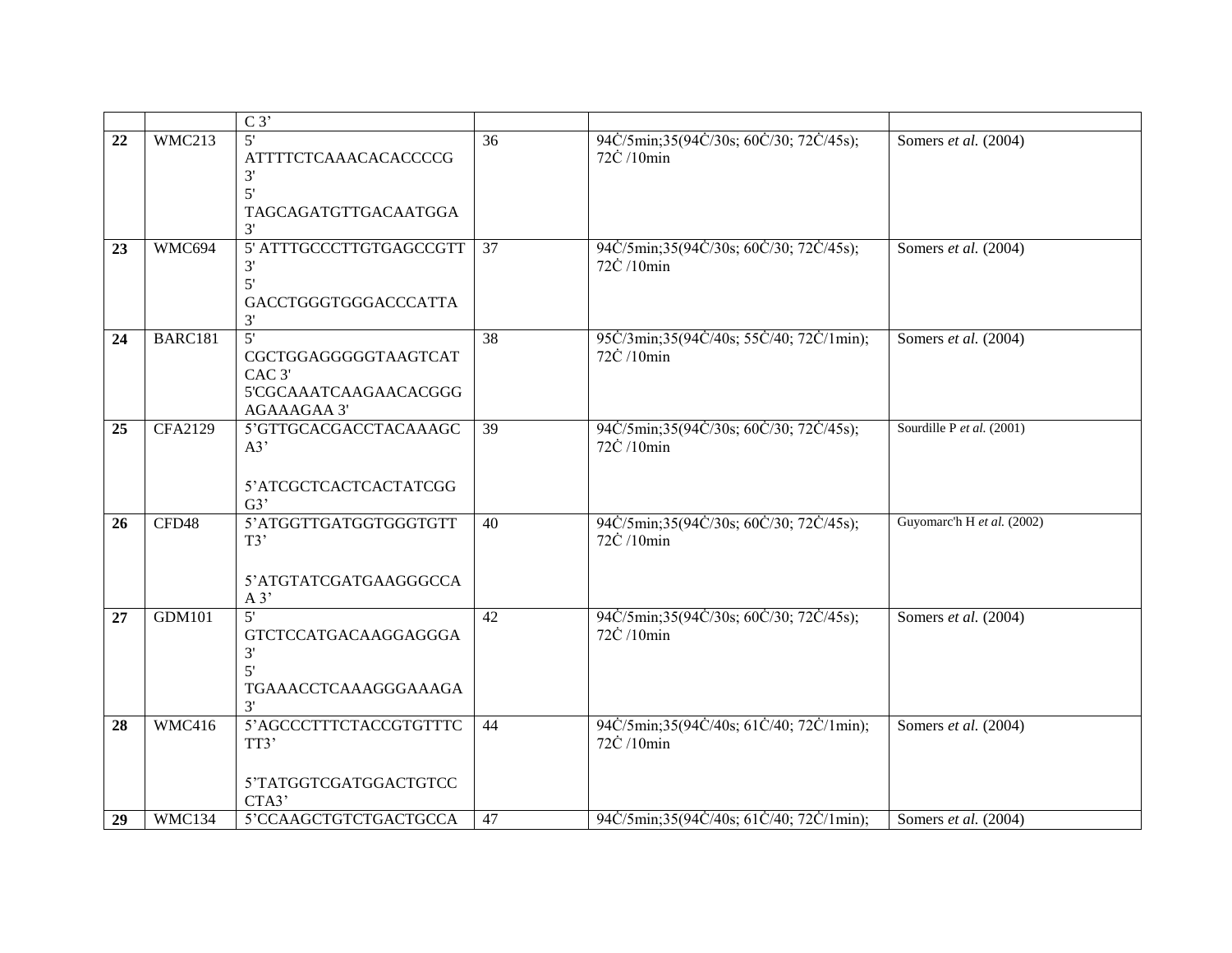|    |               | TAG3'                                                  |                 | 72C /10min                                            |                                              |
|----|---------------|--------------------------------------------------------|-----------------|-------------------------------------------------------|----------------------------------------------|
|    |               |                                                        |                 |                                                       |                                              |
|    |               | 5'AGTATAGACCTCTGGCTCA<br>CGG3'                         |                 |                                                       |                                              |
| 30 | <b>GWM403</b> | 5'CGACATTGGCTTCGGTG'                                   | 50              | 94C/5min;35(94C/30s; 60C/30; 72C/45s);<br>72C /10min  | Roder et al. (1998); Somers et al.<br>(2004) |
|    |               | 5'ATAAAACAGTGCGGTCCAG<br>G3'                           |                 |                                                       |                                              |
| 31 | <b>WMC206</b> | 5'TTGTGCTCGTGAATTGCAT<br>ACC 3'                        | 60              | 94C/5min;35(94C/40s; 61C/40; 72C/1min);<br>72C /10min | Somers et al. (2004)                         |
|    |               | 5'GCCAAAATGGCAGCTTCTC<br>TTA3'                         |                 |                                                       |                                              |
| 32 | <b>GWM153</b> | 5'GATCTCGTCACCCGGAATT<br>C3'                           | 61              | 94C/5min;35(94C/30s; 60C/30; 72C/45s);<br>72C /10min  | Roder et al. (1998                           |
|    |               | 5'TGGTAGAGAAGGACGGAG<br>AG3'                           |                 |                                                       |                                              |
| 33 | BARC81        | 5'GCGCTAGTGACCAAGTTGT<br>TATATGA'                      | 62              | 95C/3min;35(94C/40s; 55C/40; 72C/1min);<br>72C /10min | Somers et al. (2004)                         |
|    |               | 5'GCGGTTCGGAAAGTGCTAT<br>TCTACAGTAA3'                  |                 |                                                       |                                              |
| 34 | WMC631        | 5'TTGCTCGCCCACCTTCTACC<br>3'                           | 63              | 94C/5min;35(94C/40s; 61C/40; 72C/1min);<br>72C /10min | Somers et al. (2004)                         |
|    |               | 5'GGAAACCATGCGCTTCACA<br>C3'                           |                 |                                                       |                                              |
| 35 | gwm124        | 5'GCCATGGCTATCACCCAG3'<br>5'ACTGTTCGGTGCAATTTGA<br>G3' | 64              | 94C/5min;35(94C/30s; 60C/30; 72C/45s);<br>72C /10min  | Roder MS et al. (1998)                       |
| 36 | CFA2147.1     | 5'TCATCCCCTACATAACCCG<br>A3'                           | $\overline{75}$ | 94C/5min;35(94C/30s; 60C/30; 72C/45s);<br>72C /10min  | Somers et al. (2004)                         |
|    |               | 5'ATCGTGCACCAAGCAATAC<br>A3'                           |                 |                                                       |                                              |
| 37 | WMC44         | 5'GGTCTTCTGGGCTTTGATCC                                 | 92              | 94C/5min;35(94C/40s; 61C/40; 72C/1min);<br>72C /10min | Somers et al. (2004)                         |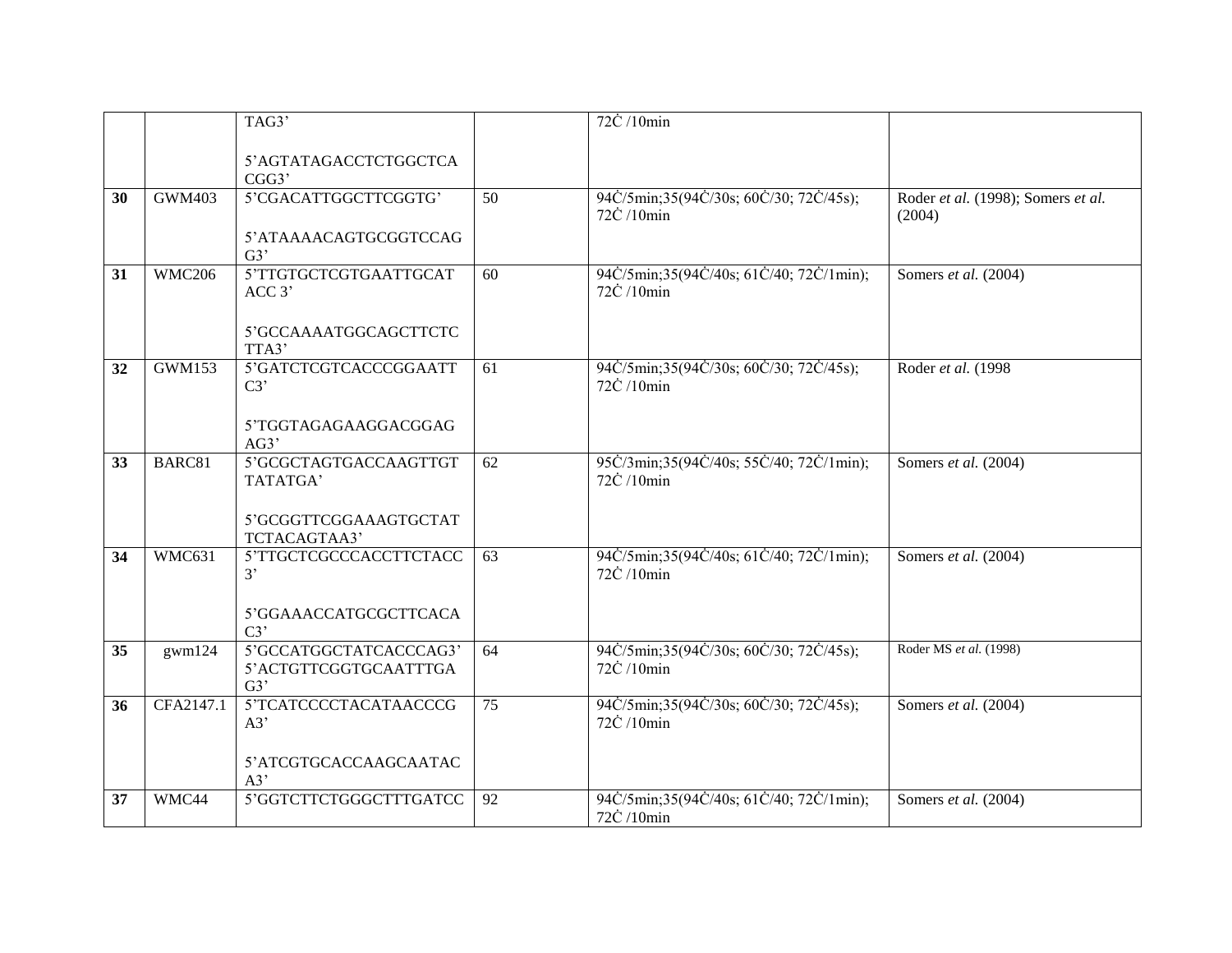|    |               | TG3'                                  |     |                                                                         |                                                                                       |
|----|---------------|---------------------------------------|-----|-------------------------------------------------------------------------|---------------------------------------------------------------------------------------|
|    |               | 5'TGTTGCTAGGGACCCGTAG                 |     |                                                                         |                                                                                       |
|    |               | TGG3'                                 |     |                                                                         |                                                                                       |
| 38 | WMC367        | 5'CTGACGTTGATGGGCCACT<br>ATT 3'       | 103 | 94C/5min;35(94C/40s; 61C/40; 72C/1min);<br>$72\dot{C}$ /10 $\text{min}$ | Somers and Isaac (2004)                                                               |
|    |               | 5'GTGGTGGAAGAGGAAGGA<br>$GAGG$ 3'     |     |                                                                         |                                                                                       |
| 39 | BARC80        | 5'GCGAATTAGCATCTGCATC<br>TGTTTGAG 3'  | 106 | 95C/3min;35(94C/40s; 55C/40; 72C/1min);<br>$72\dot{C}$ /10 $\text{min}$ | Somers et al. (2004)                                                                  |
|    |               | 5' CGGTCAACCAACTACTGCA<br>CAAC 3'     |     |                                                                         |                                                                                       |
| 40 | <b>GWM259</b> | 5'AGGGAAAAGACATCTTTTT<br>TTTC 3'      | 107 | 94C/5min;35(94C/30s; 60C/30; 72C/45s);<br>$72\dot{C}$ /10 $\text{min}$  | Roder MS et al. (1998); Paillard S et al.<br>$(2003)$ ; Somers <i>et al.</i> $(2004)$ |
|    |               | 5'CGACCGACTTCGGGTTC3'                 |     |                                                                         |                                                                                       |
| 41 | <b>WMC728</b> | 5'GCAGGCTCTGCATCTTCTTG<br>3'          | 110 | 94C/5min;35(94C/40s; 61C/40; 72C/1min);<br>$72\dot{C}$ /10 $\text{min}$ | Somers et al. (2004)                                                                  |
|    |               | 5'CGCAGAGCTGAGCTGAAAT<br>$C_3$        |     |                                                                         |                                                                                       |
| 42 | gwm140        | 5'ATGGAGATATTTGGCCTAC<br>AAC 3'<br>5' | 111 | 94C/5min;35(94C/30s; 60C/30; 72C/45s);<br>72C /10min                    | Roder MS et al. (1998)                                                                |
|    |               | <b>CTTGACTTCAAGGCGTGACA</b><br>3'     |     |                                                                         |                                                                                       |